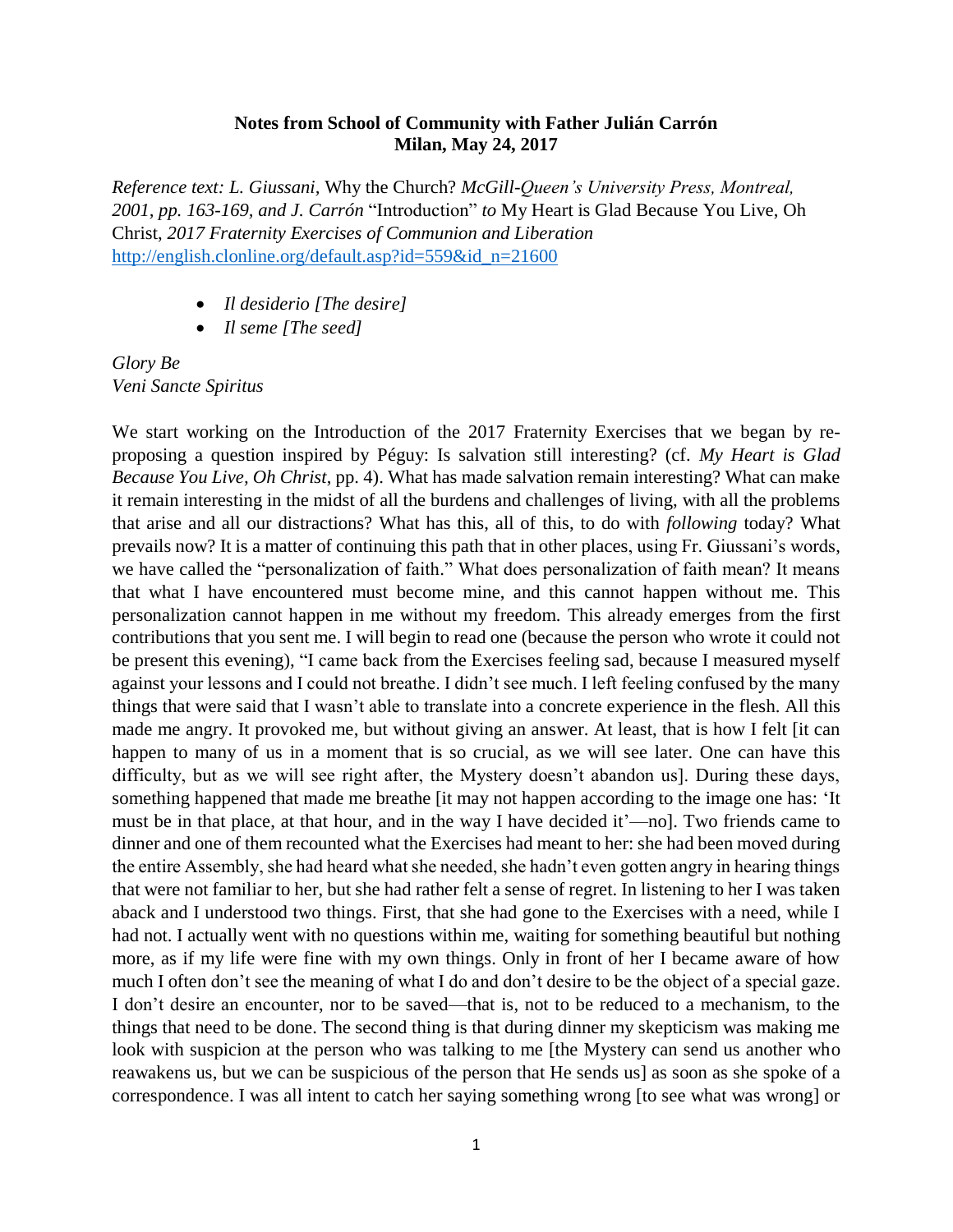to understand whether what she was saying was true or they were just words. Thus, I risked paying more attention to whether everything would fit in with what I can accept and understand, rather than seeking something for myself. Fortunately, this attitude didn't prevail [what a struggle, almost minute by minute!] and I saw her joy. Today, I had this in mind from the morning, but I was still stuck in my routine and couldn't desire something new like had happened to her. But what a forgetfulness I saw! Keeping that position, maintaining the desire seems to require an enormous effort. I am sure that I will need to be reawakened more and more, and I want to ask for it. What kind of help can we have to do this? How can we avoid falling again into a nothingness of which we are not aware, perhaps even filled with good things, beautiful but without a taste for life? I am a pro at this, I am pretty good at it, but I don't want that." The question is what kind of help we can give each other. The first help we can give becomes clear by observing how the Mystery acts. Although our friend went to the Exercises with that closed position, then she met someone else, and even if initially she was still a little cynical, in the end she couldn't help but "desire something new, like had happened to them." She couldn't help but recognize that her need was becoming wide open again due to what she was glimpsing in that other person. The truth is communicated through envy! What is the first move that can help us? It follows that jolt, that reawakening of desire. Because the Mystery doesn't give you a lecture, He doesn't rebuke you, but simply sends you someone who reawakens in you a desire from the depths of your "I" because you are attracted by what you see. It is easy. It is enough to follow that glimmer of light, of attraction that lights up in us, that spark that gives us a shred of poverty of spirit. The second move, then, is to follow the witness of other people. If we accept these two things, we begin to see how the Mystery answers our questions. What kind of help can you receive to keep your desire alive? Look at how the Mystery is helping you. In fact, the Mystery is not blocked by the fact that you are stuck, but rather continues to take the initiative in what is the most unpredictable way for you: through your friends, raising in you a desire that not even your skepticism was able to block. A desire that you find within yourself and that you can follow.

*After I came back from the Exercises, I realized much more clearly who I am and how I am living my life. In recent months, I distanced myself a bit from the Movement, and therefore from Christ, without ever going to the core of why it was happening. Sometimes I looked for a justification in some facts that happened to me, facts that are decisive in someone's life, but these attempts failed miserably before my awareness of the embrace that I have received in my life. Why this distancing, then? Why am I no longer interested in this salvation that I recognize and live? Sincerely, I haven't found an answer to those questions yet. However, by coming to the Exercises I was able to think of some possibilities, and to be honest, the fact of having attended the Exercises was a first sign, the first sign that, in spite of all my forgetfulness, I can't help but desire a full life. Yet, even if this desire moves me toward what my heart often unknowingly longs for, sometimes I would like to rip it out of me. At times, I realize that I wish I had never encountered Christ in the Movement—and this perhaps is my greatest sin—because if I hadn't, then my heart would be content with a little less. Instead, that is no longer possible. By now, I have seen the kind of happiness that the embrace of the Father offers, and I am no longer able to pretend that I haven't savored its full taste. I have never understood better than now the words of the* Monologo di Giuda *[Juda's Monologue]: "It wasn't for the thirty pieces of silver / but for the hope / that He awakened / in me that day," because once that hope and that infinite desire don't find an answer in reality (or you don't see the answer),*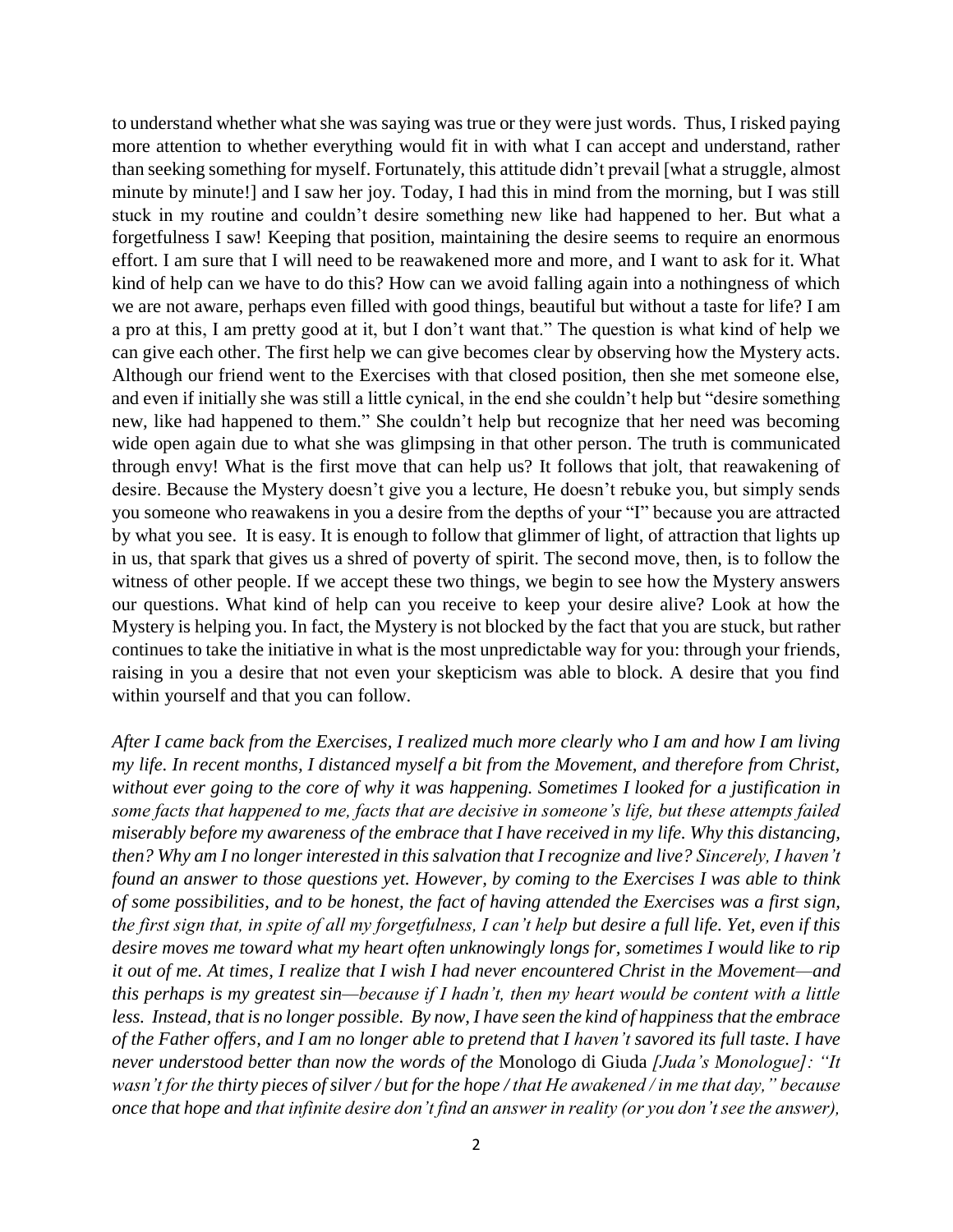*you wish that that desire had never emerged so powerfully. I tried, I tried with all my power to desire less, to see whether it was possible to live a life without Him, but emptiness took over everything. I tried to redirect my desire to my work, to my friends, and to many other things, but in time all these things lost the flavor they once had. My job, that once I used to love dearly, has become burdensome and sterile. It has never been so burdensome! I am not even able to tell my friends what is really happening to me. The same friends who were the instrument through which Christ showed Himself in my life, now seem distant and I am ashamed of my pettiness to the point of not talking about it. At the Exercises, all this came to the surface like never before, together with all the petty things I am capable of. All my desire for fulfillment, happiness, and beauty, which I tried to bury in every possible way, came to the surface, burning even more intensely than before, and together with that all my conceit also emerged, the presumption of having understood, of somehow being able to handle things on my own. It was clear when, to show us a path to follow, you referred to some of the gestures the Movement proposes, like the common fund and charitable work. When you mentioned these two gestures my immediate reaction was to push them away: "It is all good, but I work too much and I don't have time to do charitable work." I was scandalized by my reaction in part because, how can one, after all that I have seen, pull back even before trying? On the other hand, the proposal of these gestures shed a small light on how I am living reality, which could be described as the opposite of poverty. In fact, even if I glimpse a possibility of fullness for me, I always put my way of measuring things first. For me letting my measure go is extremely difficult. From the little that I was able to understand up to now of what you told us at the Exercises, this is one of the fundamental points that one must understand to be able to grow. Being an empty vase in front of a Presence who continues to fill it for me remains too often just a beautiful image. The truth is that I stand before reality full of what I think I have already understood and conquered. Thus, I take from reality only what helps me confirm and validate my already established ideas. In other words, I understand that my greatest difficulty is in dying in order to produce fruit. Sometimes it is hard to discover how low I can go, especially considering all that I have encountered, but perhaps this is the exact point from which I can restart.*

We thank you for having been free to speak of things as they are, with all the difficulties that you recounted. In fact, each of us could say the same things. We are not speaking of an ideal world, but rather of the real world, where, despite having had a decisive encounter with Christ in the life of the Movement, one can distance himself and look for something else. The encounter doesn't end the game. Like Pope Benedict XVI said in speaking of Saint Augustine (who was no stranger to misdeeds), life is not always a straight path. If it happened to Saint Augustine, it can happen also to us. Therefore, we shouldn't be scandalized by anything, but rather look at how our attempts at reducing what has happened to us and at being content with something else are not enough. They are pointless. All of this gives us hope that, even if we can have periods like those that have been described, we have tasted something that so strongly corresponds—as for the prodigal son, having a home, having a father, having a certain experience of life—that the more we distance ourselves, the more the difference becomes clear to us. Then, one begins to realize that what he needs is a poverty, the simple recognition of what has happened to him, so that we don't become the measure of what responds to our desire, but rather, as an empty vase, we welcome everything He gives to us. Then, little by little, as you said at the end, one begins to see how one is living reality. Little by little, something becomes our own that we may have even repeated in words, but that only the struggle of living (which we are not spared) lets enter our measure, opening it wide.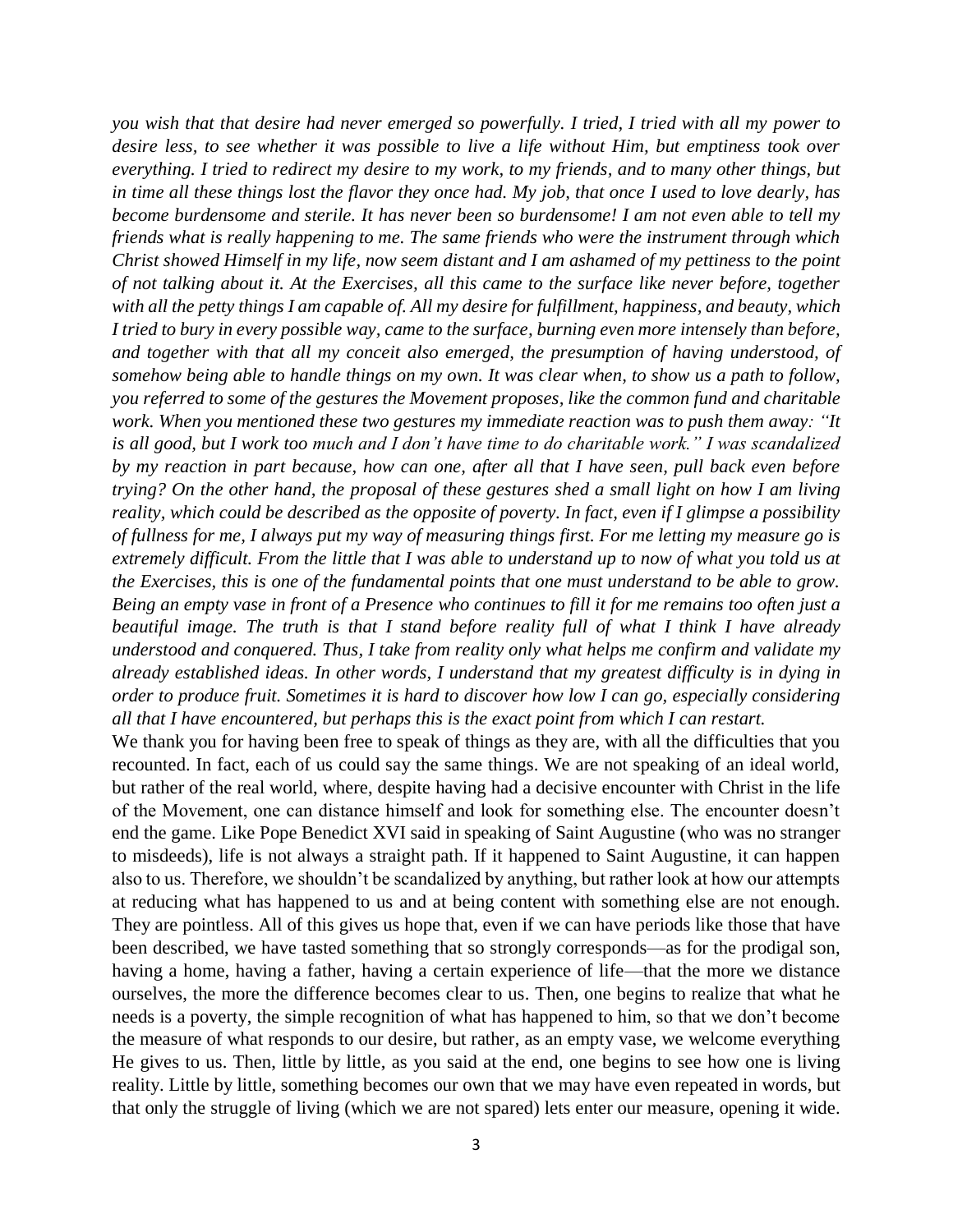Like another person writes to me, "It is incredible how after many years He reads perfectly the dullness of my life and this distance and estrangement that I feel more and more [she is talking about Christ's distance from the heart]. If you knew how arid is my loving, how much the source of goodness is missing in me, and how much I miss it [like you said before, in the end what you like best, such as your job or your friends, and even loving someone, becomes arid]. I know that Jesus is the source of my living in a true way, but [here comes the "but"] my life is constantly blocked. Each time you mention it, I feel the disproportion. I only want to resume a journey that doesn't spare me anything." Do you understand, then, why Péguy re-proposes to us the theme of freedom? Because it isn't that nothing happened to us. As we can see, we all started from something that happened to us in our life, but that will not become ours except through freedom.

*I want to ask you a couple of questions that arose from the Exercises, but that I also had before. The main question is: what kind of freedom are you asking of us, almost begging for? Why am I asking you this? I take a step back. What I found very beautiful in your interview with* Jot Down *("Others do not create problems for us; others make us aware of the problems we have,"* Traces*, 2/2017) wasn't only the content of the answers, but above all to see a whole man, that is, a man who expresses a directness full of certainty. Similarly, I noticed that all your amazement for the Pope's visit to Milan, for me deep-down had the same origin: the beauty and attraction of seeing a unified "I," without any energy and time lost in preambles. Not first and foremost due to its own strength, but rather because it was attracted by Christ. I was also very impressed by hearing you quote from an interview in which Cardinal Scola, in speaking of the Pope and of us Westerners, described us Europeans as the heirs of certain intellectualist and doctrinalist views. By the way, I can definitely not say that I am an intellectual, because I am an agronomist, but nevertheless I realize how true this observation is, a bit as if we were running a 100-meter sprint carrying a heavy backpack. In seeing you and the Pope I realize that often I am really like that. Most of my struggles (the distance from Christ that I perceive at times) and my time being fruitful or not (because not using one's time well makes one perceive Christ as distant) come from the fact that instinctively I often think it's faster and more effective to demonstrate something through reasoning rather than by simply recognizing it. Sometimes I feel that I live slowed down by a mindset that trained me to analyze things before embracing them, to oppose the two approaches. The second question is whether that happens to you as well, and what in your opinion is the origin of this problem. I will tell you about a fact that a friend who teaches art in middle school told me that got stuck in my head—by the way, this is a good sign, because it means that facts are starting to keep me company. This friend organized an afternoon drawing class for her best students, those who wanted to improve, and among those who attended was a student who wasn't very good at drawing. She felt quite uneasy and didn't know whether she should tell him that or not. She decided to wait for the parent conference and speak to his mother at that time. When the mother arrived, the teacher asked her what she should do and the mother answered, "Yes, I spoke about it with him and he said, 'I wanted to attend because that is the teacher who loves me!'" This makes me understand what the freedom that I need so dramatically is: a simplicity like the Pope and that kid have, who let themselves be attracted by the prevailing affection. Recognizing this isn't a weakness in my thinking process, but rather is evidence of an irreducible experience. What I find clear also in looking at my experience is that if I recognize and let myself be attracted by the prevailing affection I will be able to understand and breathe as I live through all the details. Instead, if I put*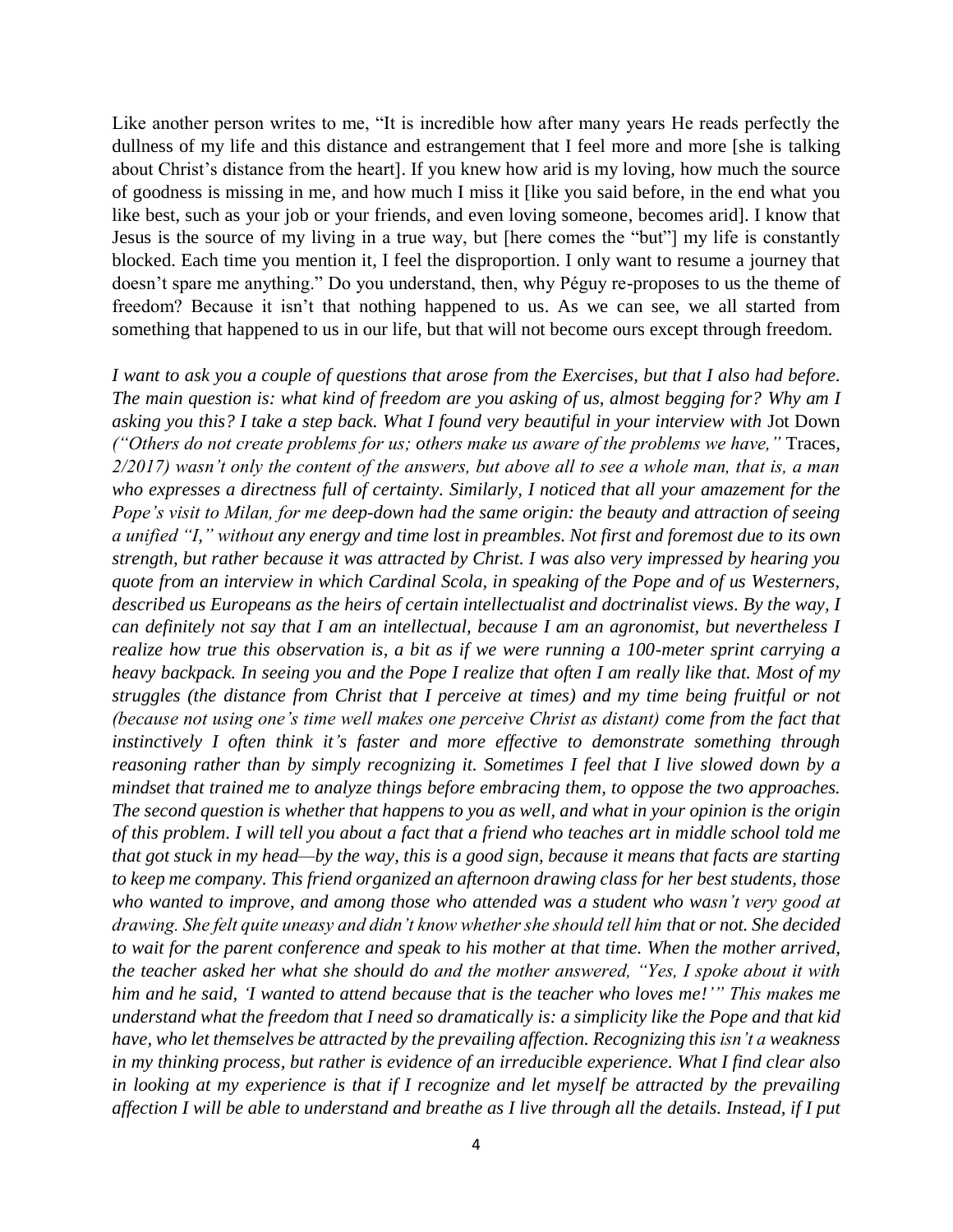*the details or my reasoning about it first, I suffocate and I see Christ becoming ever more distant, which inevitably breaks my heart. For me the Exercises were the occasion when this prevailing affection toward me became flesh again, and I beg to stay before it with the freedom and the simplicity of that student in the drawing class.*

You raise a fundamental question by saying that sometimes it seems faster and more effective to demonstrate something through reasoning rather than by simply recognizing it. Why do we give in to this temptation? What is behind it? As I have been saying for a while, we are modern people and—as Cardinal Scola, whom you mentioned, says about us Europeans—"heirs of intellectualist and doctrinalist views" (A. Tornielli, "The Pope in Milan Between the Hinterland and the Prison," www.lastampa.it/vaticaninsider/eng, November 17, 2016). We think that to give a good speech it is enough to make the content become ours. I was always struck by Kant's famous text that states the point very concisely: "One can safely assume that if the Gospel hadn't taught first the universal moral laws [the fundamental truths about living] in their whole purity, reason wouldn't have known them in their fullness…" The most decisive things we have for living, what makes life *life,*  was given to us by the Gospel. It is Kant who is saying this. What is the issue? One can understand it from what he says right after, "…even if today, *since now they* [the universal moral laws] *exist*, each person can be convinced based on reason alone that they are right and sound." (I. Kant, *Questioni di confine [Questions at the boundaries]*, Marietti *1820*, Genoa 1990, p. 105). According to this view, once Christ brought us to discover in its purity and fullness what we need for living, and we became aware of it, after that it appears that reason is enough, thinking is enough to recognize what we need, that we no longer need Christ, that we don't need to follow the jolt of something in front of us. Freedom is simply reduced to this use of reason. Then, we think that reasoning is enough for those things to become ours. History has proved and proves us wrong. What is it missing in the end? The simplest thing that helps us understand is to read the rest of the text about the Unnamed that we quoted at the Fraternity Exercises, where we see how the freedom of the Unnamed is in play. Cardinal Federigo turns to him saying, "Don't think […] that I can be content just with today's visit [he cannot be content with having seen him just that time; he wants to see him again and adds:] You will come back, won't you?" […] "Will I come back?" answered the Unnamed, "Should you refuse me, I would obstinately remain outside your door, like the beggar. I need to speak to you! I need to hear you, to see you! I need you!" (A. Manzoni, *The Betrothed*, BUR, Milan 2012, p. 486). Because Christianity is this. Freedom is reawakened in front of a presence that attracts us, that attracts our whole being. Freedom, like you said, is this simplicity that makes me perceive that someone is so decisive for my life that I have the unstoppable need to go back. But it is mutual. It is not only the need of the Unnamed for the Cardinal, but it is also the need of the Cardinal for the Unnamed, due to that "dusting of truth that is present in the pockets of every man" (*Certi di alcune grandi cose* [Certain of Some Great Things], BUR, Milan 2007, p. 156), as Fr. Giussani said. Freedom consists in following again the appeal, the attraction that a presence elicits in us, so that we don't lose it. It is the complete opposite of voluntarism, the opposite of moralism, the complete opposite of a titanic effort of will. No. It is the need: "I need to hear you, to see you! I need you!" Forget creating things in our minds! They are useless, because, as Kant said, if those fundamental truths about living hadn't been given to us, we wouldn't have imagined them. What is our mistake? It is to think that once something has been given to us, we no longer need to return to the one who gave it to us. We can think this also about the Movement. It is true—someone may think—that without Fr. Giussani we wouldn't have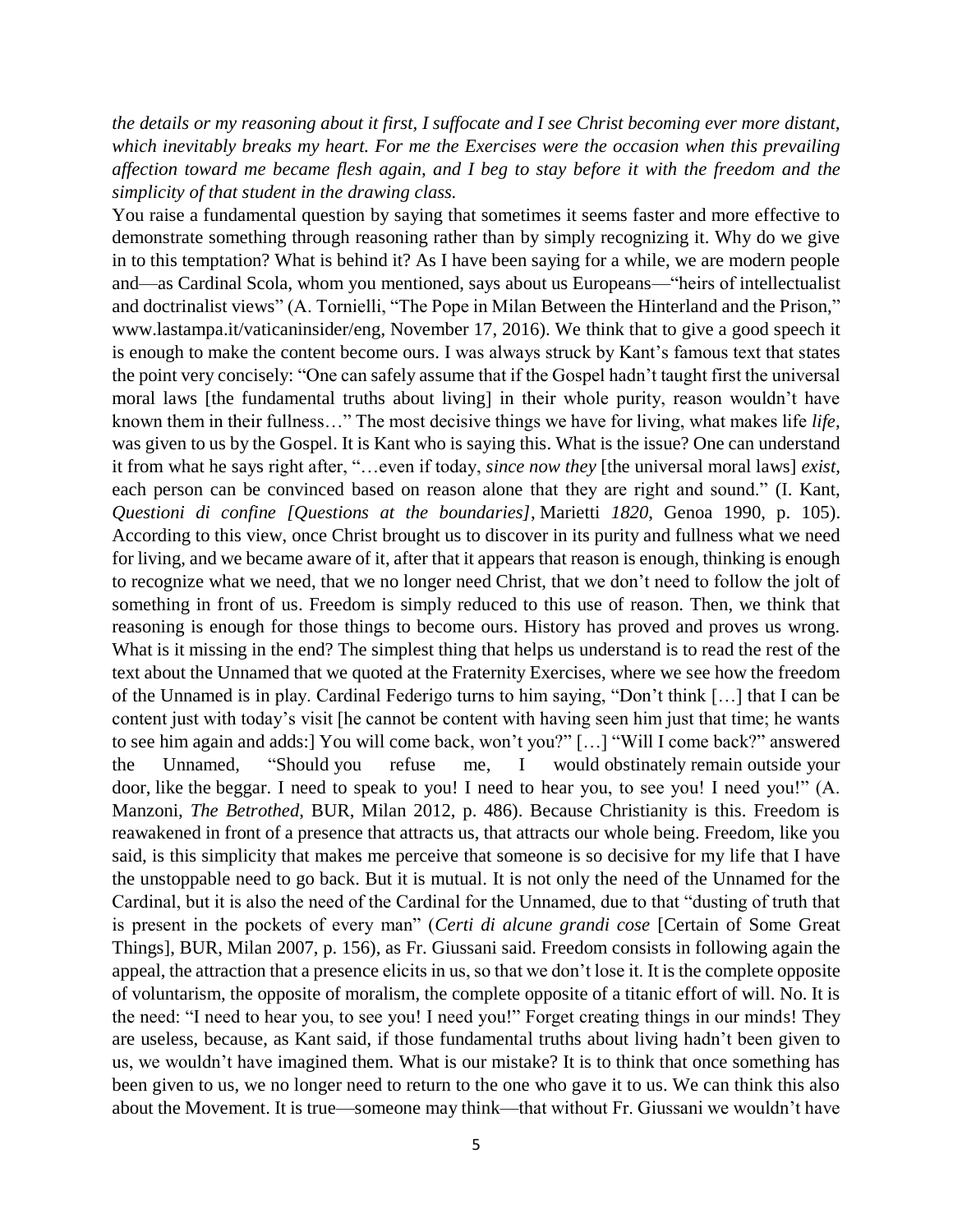been able to understand some things that he proposed to us, but now, now that we have the books, we can recognize those things with our reason, and we no longer need to follow. Then, one can do what one wants with the books. However, one will need to see whether that is enough to respond to the need to live. John and Andrew, the first who met Jesus, didn't waste a second going after their own mental speculations, but rather went to see Him the next day. Anyone who meets Him and experiences Him as the answer to his need, like the Unnamed, "I would obstinately remain outside your door, like the beggar." It is this poverty, it is the awareness of our poverty that makes our need unmistakable. It isn't enough to simply adhere to a discourse, intellectually reduced, but we need to return to that Presence! Because, "if I recognize and let myself be attracted by the prevailing affection I will be able to understand and breathe within all the details. If, instead, I put the details of my reasoning about it first, I suffocate." Yet, it is necessary that everyone experiences this, that is, what makes it possible "to breathe within all the details," so that one's desire to return may remain vibrant and alive. This problem re-proposes itself constantly. One of you wrote to me, "I can feel oppressed, but what is the way of living reality that takes into account all the factors, myself included, so that I don't withdraw from reality?" Once again, help comes from experience, as many of you witness to: "I want to let you know my joy and the amazement that filled me to the point of moving me to tears. I am relatively new [this is the gift that the Mystery gives us with new people, this simplicity that you mentioned earlier], but at the same time still wide open and thirsty and ever more striving. That is why I want to offer you my humble gratitude. It was really a gift of grace [she is speaking of the Exercises]. I can't tell you how many objections I raised: too many people in the same hotel, the confusion, long lines for lunch, too cold, too hot, too much time spent sitting, getting up too early, it is still too expensive for me. I arrived full of those objections, but at the same time disarmed, knowing that I don't know [this may seem like nothing, but it is a lot: knowing that I don't know]. Then, the crowd, all that was an objection before it was transformed. The faces of many friends, a great huge family, faces that were glad even in sorrow, in sickness, in the struggle of living, everything was speaking to my heart [everything that before was an objection] and everything was *for* me, everything was speaking *about* me. How much I now desire to communicate that my heart is overflowing with joy, and to share all of this with the people who are dear to me! I can't say it better than this. It was like contemplating a masterpiece, the beauty of creation, of nature. Only a few times has my breath been taken away, like holding my breath, dazzled and with my eyes halfclosed, hoping that it didn't end and at the same time so overwhelmed that I couldn't utter a word. It was like a taste of Paradise." What makes everything become "for me," what allows everything to speak to my heart and not become a burden, is this being disarmed in front of reality. It is this "knowing that you don't know" that makes it possible for everything to speak to you. With this we can also face the difficulties that keep surfacing. Like another letter says, "After the first weeks full of enthusiasm, here I am, plunging again into the boredom of the usual things, in loneliness and apathy. It is as if I saw happening again in myself what you said at the Exercises: there are moments in which one is reawakened, moves, arises, but then everything becomes burdensome and suffocating again. It is as if these two moments are never connected unless the connection comes from the outside. I am at this point. What does it mean to live now, concretely, the memory of Christ? How does this moment become a step of awareness, a step in the journey of knowledge?"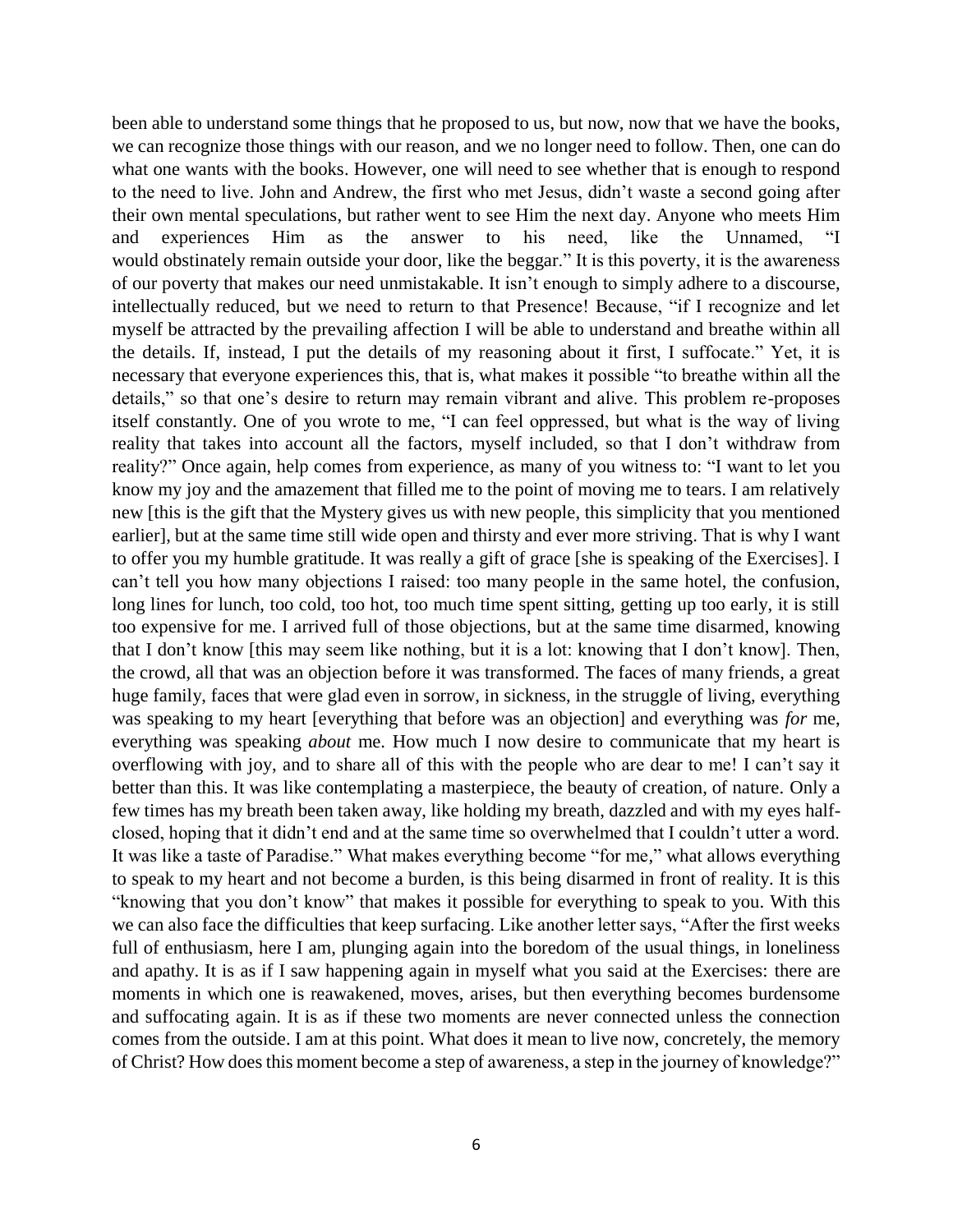*If I think of what has been prevailing in my days since a few months ago, instinctively I would say that my time and my thoughts are cluttered with problems of various kinds. However, in School of Community I have learned that to face problems is the first form of charity, that is, the discovery of God's love. I ask your help to go deeper into this. I understand that not only reaching the goal which in any case is often set by me—is beautiful, but also the road itself when one makes a journey. I realize that the journey becomes beautiful when what happens is a dialogue with the One who makes me through what happens.*

This is the possibility: that everything that seems to be an objection becomes a dialogue with the One who makes us. It is very easy; your children do it. In fact, it isn't that the problems are on one side and memory on the other. As I always say, when your children wake up in the morning and have the problem of feeling lonely, what do they do? They cry, they scream, they look for you, they don't have anything else. Not from the outside, but from their very core the desire to find the face of their mom arises. It is easy! The question is whether we realize that everything that happens to us, as it happens with children, is to rekindle the memory of His presence, to rekindle the memory of their mom. When the child is hungry, when he is fearful, when he is afraid, when he misses something, when he needs to ask something, everything—everything, everything! becomes for the child the opportunity for a relationship. This builds up his life, gives him the possibility of an ever-greater familiarity with his mother, a familiarity that generates in him the certainty that with his mother life is more beautiful, it is more *life*. However, this is not only true for children. In children we see a dynamic that is present in the nature of man: life, through everything that happens, is to enter into dialogue, into a relationship with the One who is Father to me. This doesn't happen from the outside, moralistically, but rather from within a relationship. Your child doesn't have problems with moralism, he doesn't even know what they are! He doesn't relate to you because he must do it, but because he feels the urgent need to do it, doing it coincides with his cry! He doesn't split himself in two, no, he coincides so much with himself that he can't help but desire from the depths of his "I", as soon as he opens his eyes, to be in relationship with the one who makes him, which for him in that moment are his parents. If we don't do that, everything becomes an objection. Imagine if with regards to you, his parents, the child said, "No, now I am not going to look for them." What would life be for him, what would his day be like? At a certain point, we lose this awareness of the true nature of our "I," of true poverty. When one recovers it as an adult, like the Unnamed of Manzoni, no one will tear him away from the door of the Cardinal, where he obstinately remains "like the beggar," because he needs to see him. This is the problem of living. The longer it takes us to discover this, the more burdensome our life is. When one begins to discover this, everything speaks to him, everything becomes more his. However, the Mystery who made us doesn't want to impose this on us, He wants to leave it to our freedom, He wants it to become ours. He wants this salvation to be mine, yours.

*I have two questions. The first is related to p.3: "Once one has felt what it means to be loved freely, any kind of submission is no longer appealing. / Once one has been loved as a free man, the prostrations of slaves no longer mean anything to you. […] / Nothing else has the same significance, has the same value." This sentence surprises me a lot and at the same time it annoys me a little, because I realize that I am a limited poor wretch and I often say "no." Yet, at the same time, I was created free and I desire to be looked at like that, and to learn to look at others in the*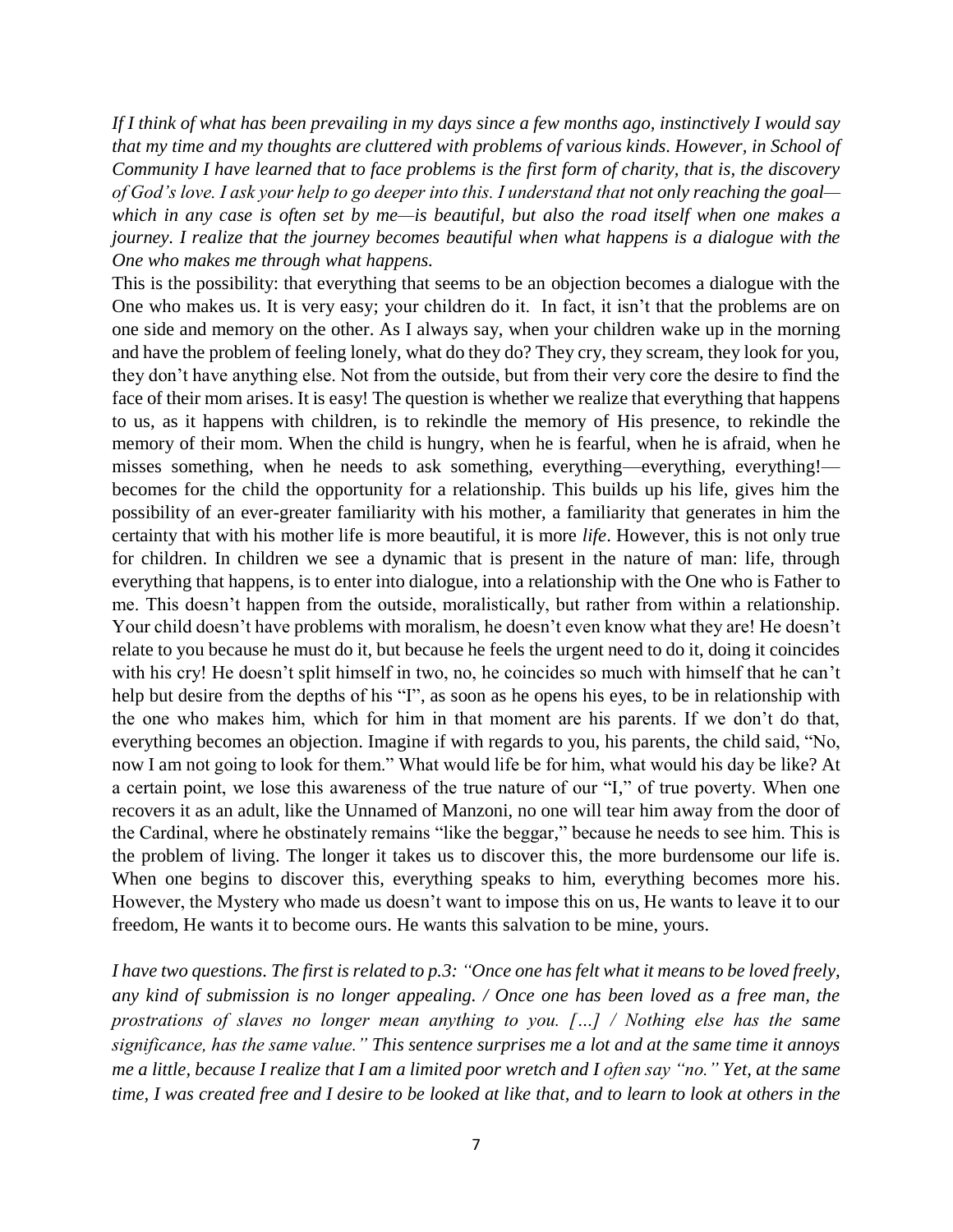*same way. Therefore, my question is: if freedom doesn't prevent, but rather allows me to often say "no"—which impoverishes my life—how can I learn to use freedom to say "yes" and not to lose anything? The second question instead, refers to a point on p. 2, when you return to a contribution that you received: "I discovered, struggling, within the great grace of the journey that you call us to make, that life is beautiful not because it is fine or goes exactly like I imagined it. Life is beautiful because every day there is an opportunity for a relationship with the Mystery, and everything can become a challenge to discover this and receive something more for oneself. What frees me from anxiety and fear […] is to have experienced that, in what is unexpected, something is concealed that was prepared for me, an opportunity to deepen this relationship with the Mystery." Therefore, I ask you: Is it really true that reality, all reality, is positive, that reality is good not because there aren't burdensome moments, but because each person, within the difficulties and the wounds one has to face, can also discover something greater? Is it true that every single thing, every fact, every circumstance that is given to you, is the possibility for a relationship with the Mystery and everything can become a challenge to discover this and receive "something more" for oneself, even what only seems like a rip off? Because what you are telling us is revolutionary, since the world says the opposite.*

It is revolutionary! Yet, you can see that despite all that has happened to us, the suspicion remains: "Is it really true that reality, all reality, is positive? Is it [really] true that every single thing, every fact, every circumstance that is given to you, is the possibility for a relationship with the Mystery and everything can become a challenge to discover this and receive "something more" for oneself [...]?" I can assure you that it is true, but it isn't very helpful to you unless you discover it in your experience. You hear that reality is positive, but repeating a correct phrase isn't enough to make it become yours. Here the question of freedom comes back. That is why what is given to us will never be mine, it will never be yours, friend, unless you verify it, that is, unless each time, as you receive these things, you begin to risk them and affirm them in order to verify them. In *The Religious Sense*, Fr. Giussani says, "A real search always implies a positive answer as an ultimate hypothesis: otherwise one would not search. Thus, if reality provokes us, then an education to freedom [it is the education that we must give to each other] must teach one to respond to provocation" (*The Religious Sense*, McGill-Queen's University Press, Montreal 1998, p. 126). You will be able to discover whether reality is positive only if you engage with it. Look at what Fr. Giussani says: What is this education to freedom? If I asked: What would each of us connect in this instance with the word education? This is doing the work of School of Community: to compare what we think with what Fr. Giussani says. What does he say? "It is an education in 'hungering' and 'thirsting' which makes us attentive to the many solicitations emerging from our confrontation with the totality of the real [hunger and thirst make us attentive to the provocations that reality presents us], ready to accept any valuable aspect [to be engaged with it, as we said before], that is [...] [to accept each] serious promise [...] [made to our] poverty [to our original existential need]" (*Ibid*). This is where our freedom is at play. Jesus states, "Blessed are those who hunger and thirst," because then, everything, as we said before, everything is for us, everything becomes mine, every single thing speaks to me and everything is multiplied. That is why one is blessed. Everything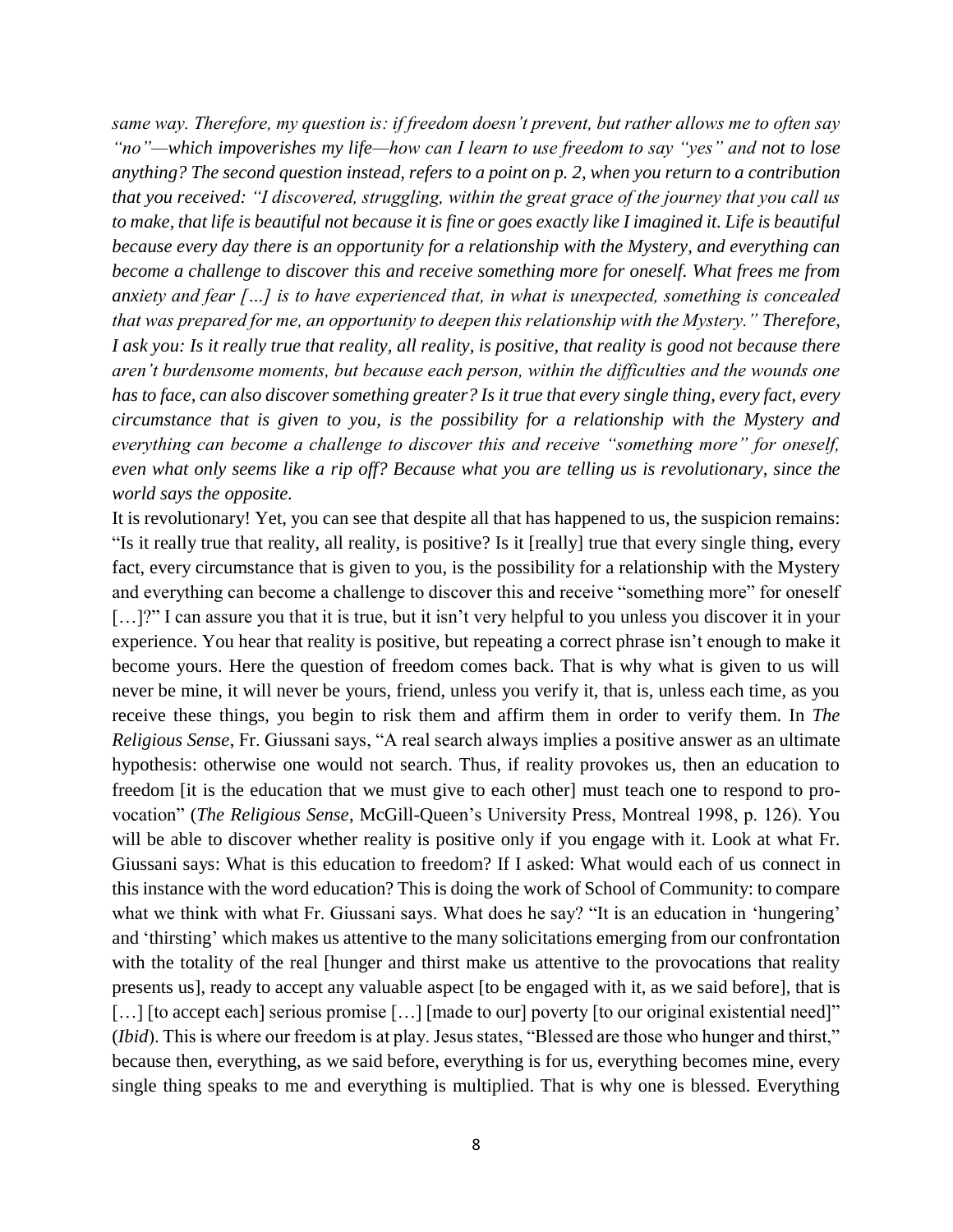becomes ours with the same ingredients. They are not "blessed" because life treats them differently. No. They are blessed because by having this hunger and thirst everything speaks to them. Saint Augustine said, "Reality speaks to some while for others it is silent, mute." Then, he corrects himself and says: no, reality speaks to everyone, but only those who compare it with the heart, with their hunger and thirst, understand it (cfr. *Confessions*, X, 6, 10). Thus, "Blessed [are] those who hunger and thirst. Cursed are those who don't hunger and thirst, who already know, who expect nothing. Cursed are the satisfied for whom reality, at best, is a pure pretext for making a commotion and who don't expect anything really new from it." (*The Religious Sense*, pp. 126- 127). If I start from a positive hypothesis, if there is something to discover, I will discover it. If I start from a negative hypothesis, even if it exists, I will not be able to discover it. It is crucial that from within the experience we have we can truly discover the truth of what we are saying to each other. Otherwise, in the end we lose it completely. To discover one needs a positive openness. Therefore, the struggle, like another friend says, is between these two positions: "When I have this position, everything, even getting angry, is transformed into something that moves me deeply. Exactly like the Unnamed before the Cardinal, I realized that ultimately what I really need is the relationship with Christ to be present in my days. In those days [of the Exercises], I lived not only a great gratitude, but above all a strong desire to begin again that work and that deepening of my faith that you have been constantly proposing to us, and that I hadn't taken seriously in a quite a while." This is our problem: we can avoid taking seriously what we tell each other. What we are told becomes a pretext for getting all worked up, but we don't take it seriously. Then, we get bored to hear it, thinking that we have already verified it, while most of the time we haven't even started yet. We keep swinging between two positions: "On the one hand I turn to myself, to my mistakes, to my forgetfulness. On the other, the more certain and serene position of beginning again precisely from that forgetfulness." It doesn't matter. The prodigal son began again from a deep emptiness. "Ultimately, nothing becomes an objection to my beginning again because doing so makes me aware of my true need." But we must verify it.

*Now, like then, when a young woman looked at me with gratuitousness after a Way of the Cross it was a way of looking at me that told me "you are a good for me," and that made other things that interested me recede, perhaps unconsciously, and the next day made me begin to go back to those people, in the place where I had seen that gaze—now, like then, I see clearly that, with all my sometimes indescribable limits, I have met what saves me and what saves the world. Now I better understand that this must be communicated and can be communicated to anyone just by living it. As I followed your last contributions, the conversation in* Jot Down*, the meeting with Pilar Rahola, the interview in* El Mundo*, the meeting with L. Violante in Milan, something like a fire exploded in my heart, the urgent need to verify this possibility that I have seen again in action in your last contributions. Therefore, there is no one with whom I don't try to verify this. Everything is clearly linked to the journey of the School of Community and to the Fraternity Exercises. It is amazing how what saves me and what can save the world coincide: for me it means to widen the possibility of sharing the questions that arise in everyone as we face our daily circumstances, and*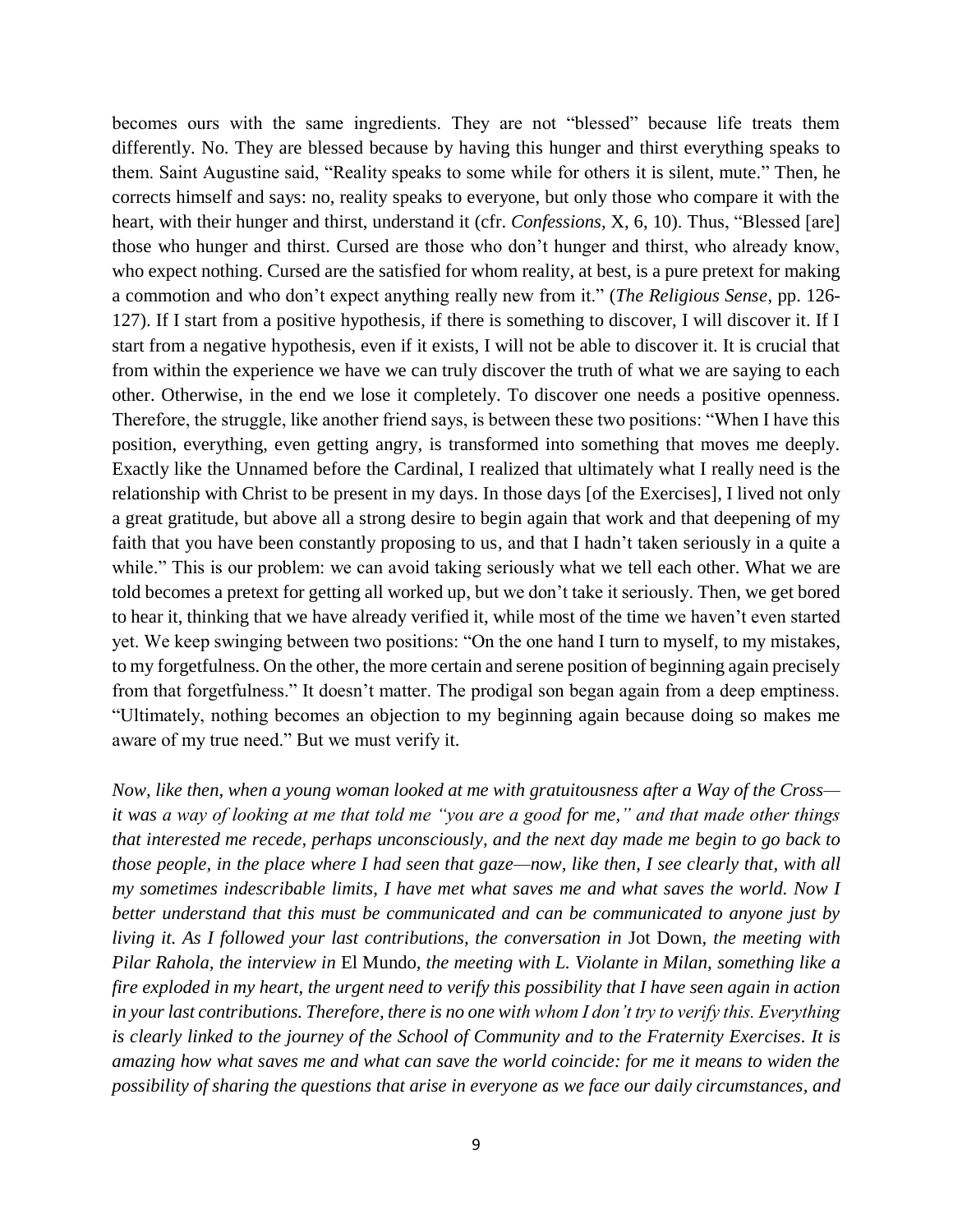*to see how these questions are ultimately the most precious thing for building a successful human position for myself and for everyone. In the end, the question is ours, it is our work. The answer, instead, is Jesus who happens (Who doesn't happen due to our efforts). Yet, only if one has this need can he recognize Him. I understand that Fr. Giussani gave the world his charism within the historical context in which the experience of the Movement arose (full churches, but lack of faith). Now you provoke us to make a judgment that is pertinent to our historical moment, showing that Fr. Giussani's intuition is true because it applies also today with empty churches, nonexistent faith, and the disappearance of what is human. In the past two years, I have had great difficulties with my work, but this hasn't put out that fire. On the contrary, I am grateful for all the toil and suffering that this has been causing—I don't think I am crazy—because it is also thanks to this suffering that I have become conscious of my poverty, that my need hasn't disappeared, and that Jesus is the reason I get up in the morning. This is never enough, but He is constantly present telling me that I am a good for Him. This is the miracle, even greater than the solutions of my problems, toward which I apply all my energy.*

Why is Christ more important than the solution of all our problems? We often think that it is the opposite. Why did the tenth leper come back even if his problem had already been solved? Because our need isn't that someone solves the problem of our leprosy. Our need is much deeper. Even if only one person recognizes it, that single person witnesses to us our true need, which is the need for Him. Then, all that happens in life, the things that make us suffer or the miracles—like curing leprosy—serve to verify what happened to us. One understands that this is for everyone. The more one is certain of a relationship with Christ present, the more one desires to live reality in order to verify for himself that what is true in his daily life is true in front of everyone and everything, even when one speaks to a journalist. Verification brings us to an unparalleled certainty. Everything is an opportunity to verify and therefore to continue the journey, to savor the beauty of the journey.

2017 Administrative Elections. We posted on the CL website and on social media two useful contributions for the upcoming administrative elections in various Italian cities.

The first contains passages from a conversation, held in May, between Fr. Carrón and some leaders of the Movement in Lombardy, in which a friend of ours witnessed with simplicity how political commitment originates from a desire to build something good for all. He told us how some friends simply provoked by a question from their Pastor got together to look at and judge the reality they were living, and made some proposals. The people they met became involved as well.

What emerged is a proposal of witness and judgment that is valid for everyone, also for those who don't have an election immediately in front of them, because it poses an interesting question of method. This text aims at being a starting point for a conversation in which we can relate to each other our experiences in working for the common good in the circumstances of an election, or in our daily life.

The second contribution: *Reasons for a commitment for the good of all*. This is a flier that proposes the reasons, originating from our experience, for being attentive to the electoral appointments.